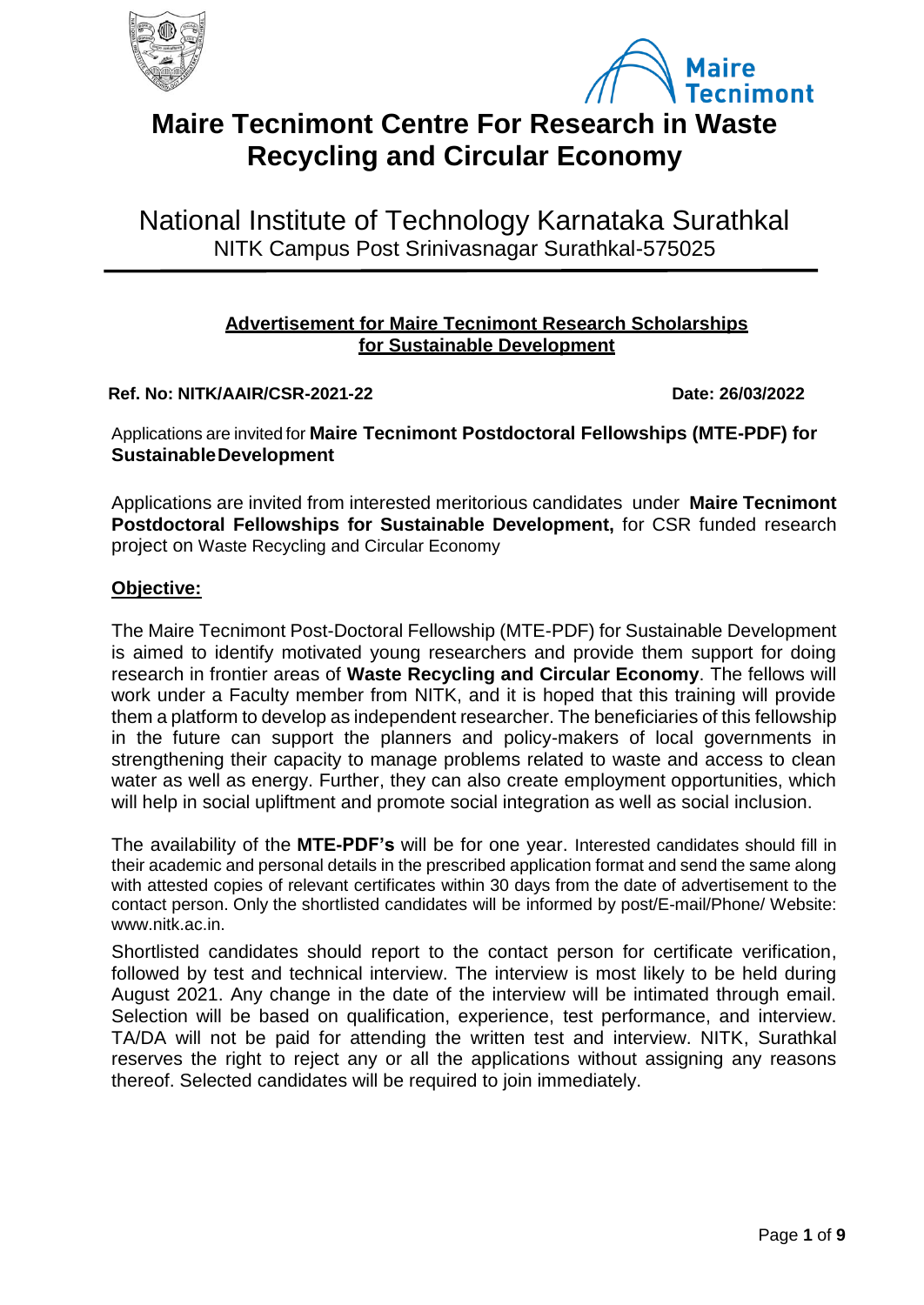



| Title project                                               | Waste Recycling and Circular Economy                                                                                                                                                                                                                                                                                                                                                                                                                                                                                                                                                                                                                                                                                                          |  |  |
|-------------------------------------------------------------|-----------------------------------------------------------------------------------------------------------------------------------------------------------------------------------------------------------------------------------------------------------------------------------------------------------------------------------------------------------------------------------------------------------------------------------------------------------------------------------------------------------------------------------------------------------------------------------------------------------------------------------------------------------------------------------------------------------------------------------------------|--|--|
| <b>Sponsoring Company</b>                                   | Tecnimont Private Limited, Mumbai, Indian subsidiary of<br>Maire Tecnimont S.p.A. Milan Italy.                                                                                                                                                                                                                                                                                                                                                                                                                                                                                                                                                                                                                                                |  |  |
| <b>Monthly Fellowships</b><br>/Research grants<br>available | Refer table 01 in P. No. 04                                                                                                                                                                                                                                                                                                                                                                                                                                                                                                                                                                                                                                                                                                                   |  |  |
| Number of Post-<br><b>Doctoral Fellowships</b><br>Available | Chemistry-01 (Green Chemistry)                                                                                                                                                                                                                                                                                                                                                                                                                                                                                                                                                                                                                                                                                                                |  |  |
| <b>Faculty/Mentors Associated from</b><br>Department/Centre | Department of Chemistry                                                                                                                                                                                                                                                                                                                                                                                                                                                                                                                                                                                                                                                                                                                       |  |  |
| Tenure of availabilityof<br>Scholarships                    | Currently for One year, extendable up to two years based<br>on the availability of funding and performance of the<br>candidate.                                                                                                                                                                                                                                                                                                                                                                                                                                                                                                                                                                                                               |  |  |
| Qualification and Experience                                |                                                                                                                                                                                                                                                                                                                                                                                                                                                                                                                                                                                                                                                                                                                                               |  |  |
|                                                             | Post-Doctoral Fellowship<br>PhD in Chemistry, Green Chemistry                                                                                                                                                                                                                                                                                                                                                                                                                                                                                                                                                                                                                                                                                 |  |  |
|                                                             | Experience:                                                                                                                                                                                                                                                                                                                                                                                                                                                                                                                                                                                                                                                                                                                                   |  |  |
|                                                             |                                                                                                                                                                                                                                                                                                                                                                                                                                                                                                                                                                                                                                                                                                                                               |  |  |
|                                                             | Knowledge about Analytical techniques using GC,<br>GCMS, GCxGCTOFMS, PTR TOFMS, TGA FTIR,<br>NMR, ICP AES                                                                                                                                                                                                                                                                                                                                                                                                                                                                                                                                                                                                                                     |  |  |
| Desirable qualities<br>Additional information               | The candidate must be able to work independently<br>and flexiblyand having the following qualities will<br>be desirable.<br>1. Basic knowledge about laboratory/benchscale work<br>with a technical focus on the basic fundamentals to<br>understand and optimize the process<br>2. <i>Implementation:</i> Pilot/demonstration scale<br>or the field application projects<br>3. Sustainability aspects: Financial, social,<br>environmental aspects, models and simulations,<br>theoretical evaluation, potential analysis, decision<br>support tools<br>4. Excellent analytical and writing skills<br>May be obtained by contacting the Head/ CSR Project<br>Coordinator/Project Supervisor,<br>Maire Tecnimont Centre for Research in Waste |  |  |
|                                                             | Recycling and Circular Economy directly through<br>email.                                                                                                                                                                                                                                                                                                                                                                                                                                                                                                                                                                                                                                                                                     |  |  |
| Last date for receiptof<br>application                      | 10th APRIL 2022                                                                                                                                                                                                                                                                                                                                                                                                                                                                                                                                                                                                                                                                                                                               |  |  |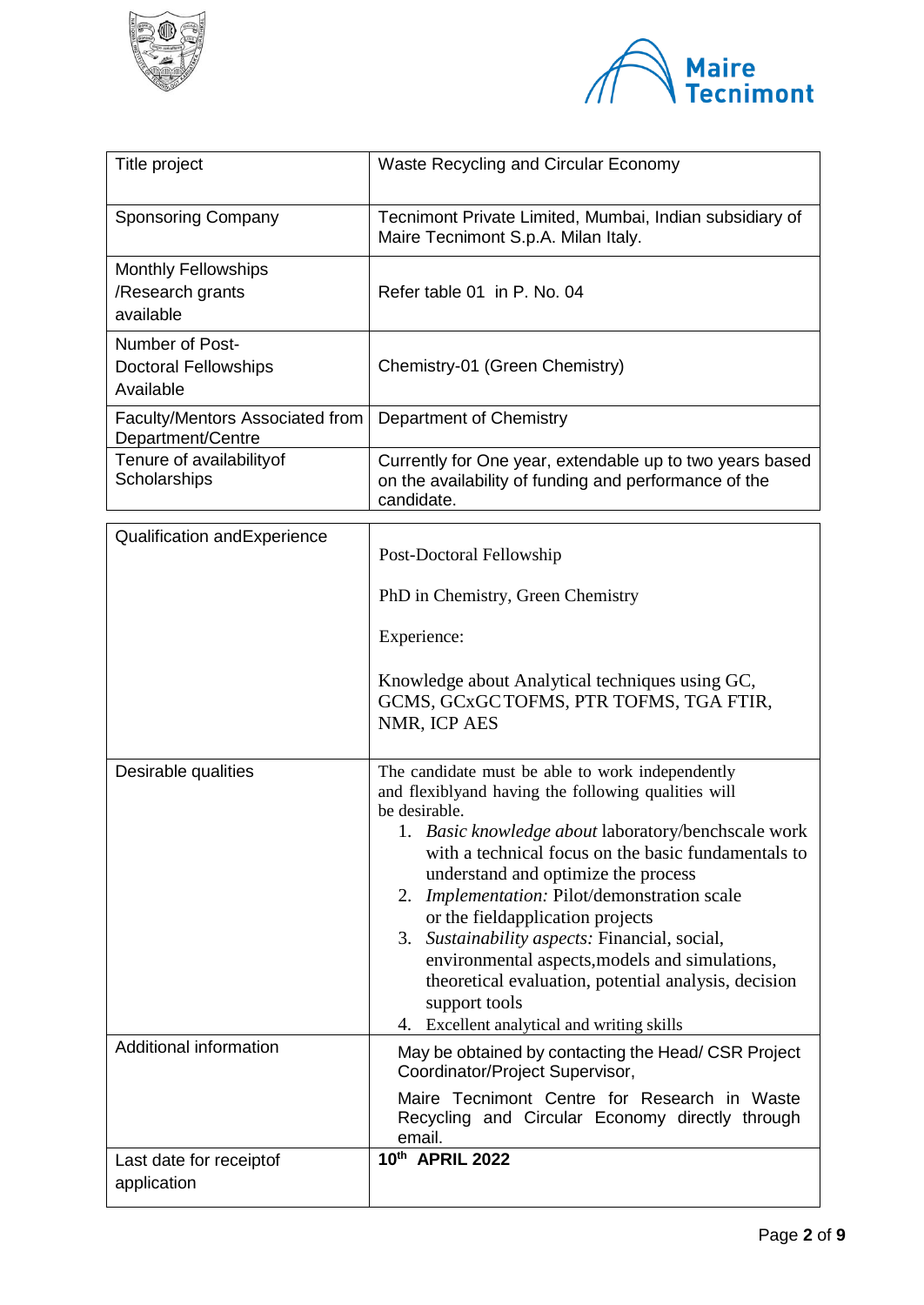



Interested candidates may apply in the prescribed format along with CV, photo copies of relevant certificates, grade/mark sheets, publications etc., and should reach NITK on or before **10/04/2022** by post/email (scanned documents) at the prescribed address below:

Sd/

Dr. Vasudeva Madav

CSR Project Coordinator

Maire Tecnimont Centre for Research in Waste Recycling and Circular Economy

National Institute of Technology Karnataka Surathkal

Email 1: [MT.center-research@nitk.edu.in](mailto:MT.center-research@nitk.edu.in)

Tel: +91-824-2473670, M: +91-9008889796

Faculty Associated from various Departments/Centre's NITK

From Department of Chemistry

| Dr. Saikat Dutta<br><b>Principal Investigator</b>                                                        | E-mail: sdutta@nitk.edu.in |
|----------------------------------------------------------------------------------------------------------|----------------------------|
| Assistant Professor,<br>Department of Chemistry                                                          |                            |
| National Institute of Technology Karnataka Surathkal<br>P.O: Srinivasanagar, Mangalore, Karnataka-575025 |                            |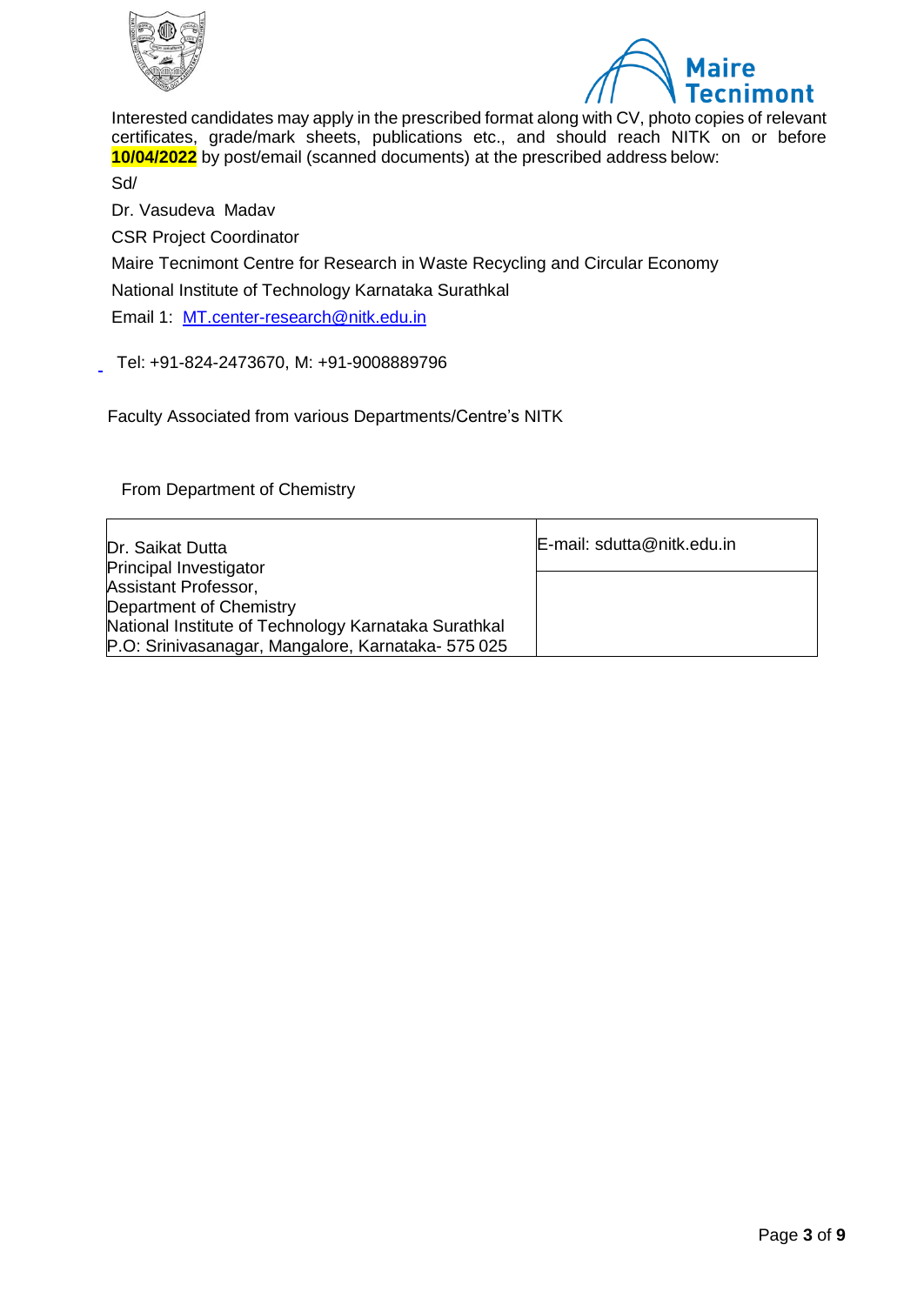



## **Eligibility:**

- The applicant should be an Indian citizen
- The applicant must have obtained Ph.D degree from a recognized University. Those who have submitted their PhD thesis and are awaiting award of the degree are also eligible to apply. However, such candidates, if selected, will be offered a lower fellowship amount till they qualify for the eligible degree. They must be able to provide a provisional degree certificate from the degree-awarding institute.
- The upper age limit for the fellowship is 35 years at the time of the submission of application, age will be calculated by taking the date of closure of the respective call. Age relaxation of 5 (five) years will be given to candidates belonging to SC/ST/OBC/Physically Challenged & Women candidates
- MTE-PDF can be availed only once by a candidate in his/her career.

#### **Nature & Duration of Support:**

- The fellowship is tenable only in India and will be implemented at NITK, Surathkal. The Maire Tecnimont Centre for Research on Waste Recycling and Circular Economy, NITK, Surathkal, and the respective department will provide necessary administrative and infrastructural support.
- The fellowship is purely a temporary assignment and is tenable for One Year. Extendable up to two years based on the availability of funding and performance of the candidate.
- The fellows will be entitled to receive the grants as given in table 1 below:

| SI. No. Budget Head Amount |                                                                                             |
|----------------------------|---------------------------------------------------------------------------------------------|
| Fellowship                 | Rs.50,000/- per month (consolidated) for candidates who have been<br>awarded a Ph.D. degree |
| Research<br>Grant          | Rs.50,000/- per annum                                                                       |

#### Table 01: Fellowship and Research Grants

- Research grant can be used for minor equipment, consumables, contingencies, and domestic travel. There is no provision for providing manpower support under this scheme. The Fellow is expected to undertake the research objectives by himself/herself during the entire duration of the fellowship.
- The fellows are not eligible to receive any other fellowship from any Government or Non-Governmental source during the tenure of the fellowship.
- The fellows must seek the consent of Faculty Mentor/Project Coordinator/ Dean R&C if he/she intends to be away from NITK (except for fieldwork related to the project) continuously for a period of more than eight weeks.

#### **Selection & Mode of Application**

The call for applications for MTE-PDF for sustainable Development will be notified through the website www.nitk.ac.in

- The application form along with a research proposal highlighting the objectives of the research work to be undertaken should be submitted online through the email
- The selection will be based on the recommendations of an Expert Committee that will be constituted by the Maire Tecnimont Centre for Research on Waste Recycling and Circular Economy, NITK, Surathkal and as per the procedure laid down by NITK, Surathkal
- Final Selection will be made as per the procedure laid down by NITK, Surathkal.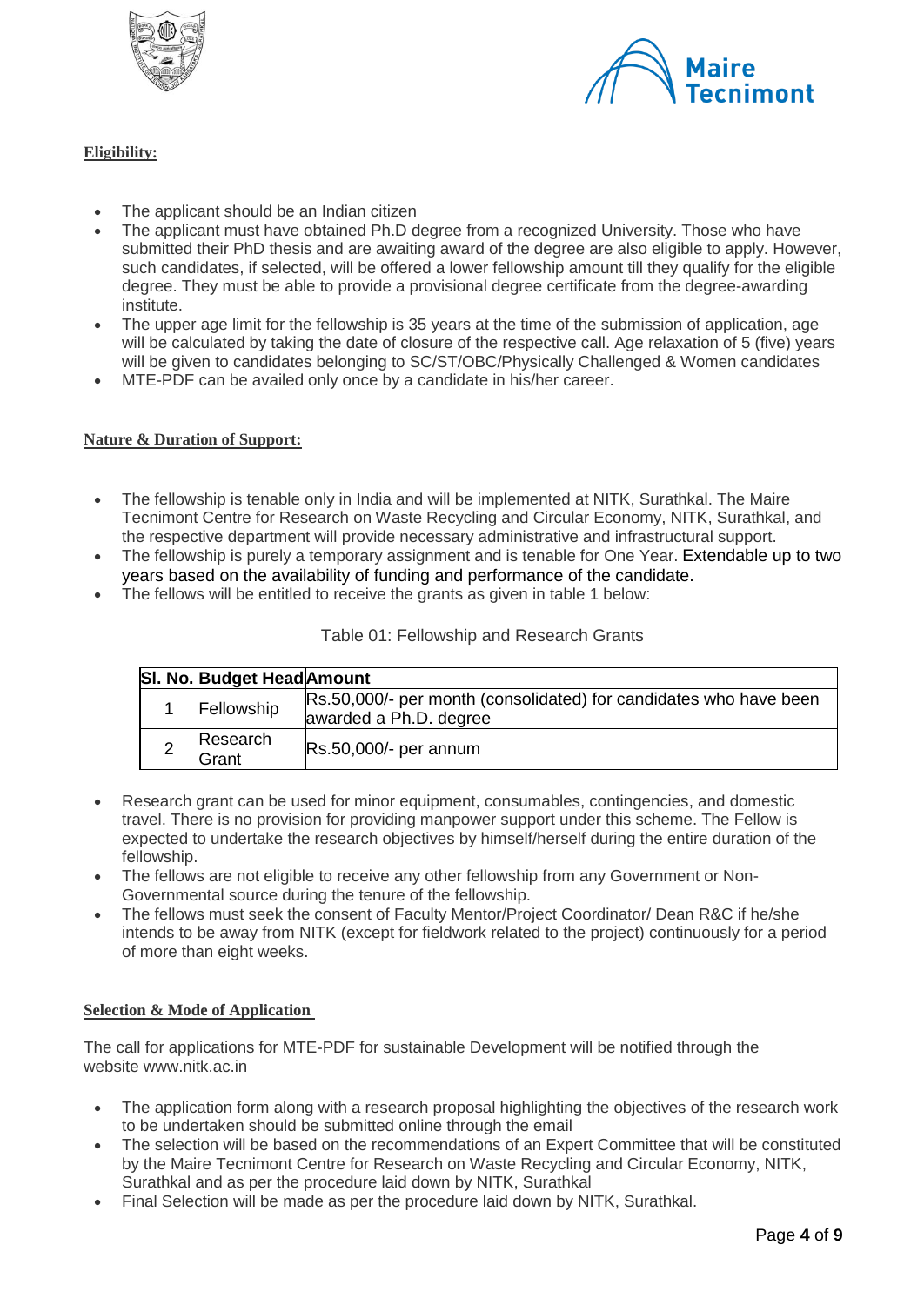



## **Title: Food Waste to Hydrogen Gas in Water**

## **Abstract:**

Waste to fuels and chemicals is the way for the future that solves the multifaceted problem of waste management, feedstock flexibility, and environmental footprint. A significant interest has been given to the value addition of food wastes into hydrogen or syngas. A suitable chemical-catalytic system must be developed that can convert a wide-variety of food wastes into hydrogen in satisfactory selectivity and yield under energy-efficient conditions.

#### **How to apply:**

#### **For successful submission of the application the following points may be noted:**

- Applicants should fill the form, which includes Bio-data, Photo, Institute, Address, etc.
- Details including Project Title (max 500 characters), Project summary (max 3000 characters), Keywords (max 6), Objectives of the project (max 1500 characters), Expected output, and outcome of the proposal (max 1500 characters) should be provided at the time of submission of the application.
- Work Methodology and Research Plan must be submitted in a single PDF file, not more than 3 pages (max 10 MB).

#### **Documents required (in PDF) should be in prescribed format:**

- Duly Filled Application
- Bio-data
- Age Proof Certificate
- Qualification Certificate
- Category Certificate (in case of Age Relaxation)
- Undertaking Certificate by the applicant (as per the attachment)
- Plagiarism undertaking

#### **Termination of the Fellowship**

- If any fellow wishes to terminate the fellowship, he/she shall inform the Maire Tecnimont Centre for Research on Waste Recycling and Circular Economy, NITK, Surathkal, through the mentor immediately with one month notice.
- Maire Tecnimont Centre for Research on Waste Recycling and Circular Economy, NITK, Surathkal reserves the right to terminate the Fellowship at any stage if it is convinced that appropriate progress is not being made or the grant has not been utilized properly.

#### **Leave**

MTE- PDFs are entitled to leave as per the rules of NITK. Participation in scientific workshops held in India or abroad will be treated as on duty. As per the Govt. of India instructions issued from time to time, maternity leave would be available to female candidates in all categories.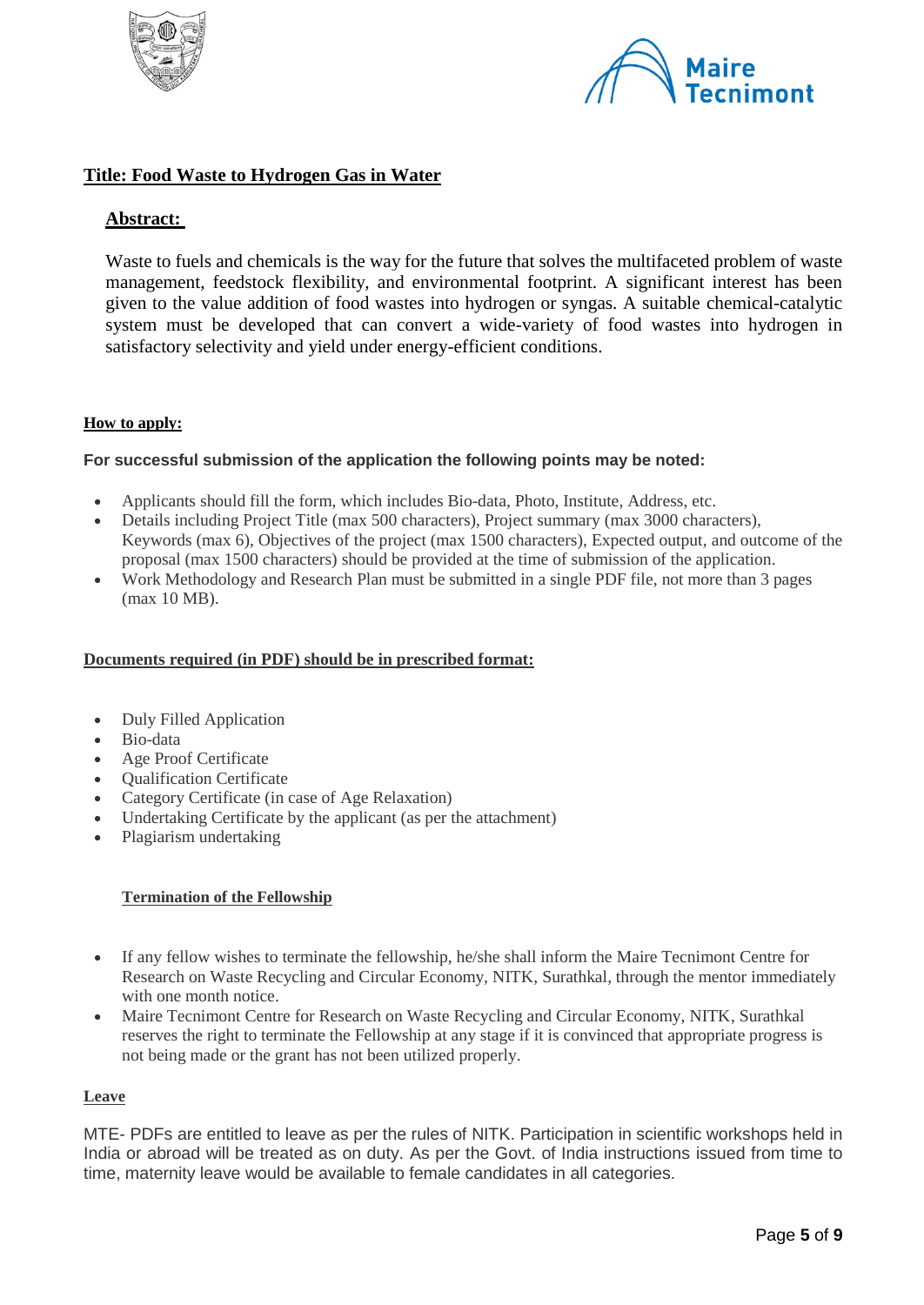



#### **APPLICATION FOR MAIRE TECNIMONT POSTDOCTORAL FELLOWSHIPS FOR SUSTAINABLE DEVELOPMENT**

| <b>For Office Use:</b>                        |                                          |
|-----------------------------------------------|------------------------------------------|
|                                               | Paste your recent<br>Passport size photo |
|                                               |                                          |
| Serial Number:                                |                                          |
| Eligible for Written exam/Interview: Yes / No |                                          |
| Verified the Certificates:                    |                                          |

| <b>1. Name:</b>      |                    |
|----------------------|--------------------|
| 2. Father's Name:    |                    |
| 3(a). Date of Birth: | 3(b). Nationality: |

## **4.Contact information:**

| (i) Address for<br>communication: |  |
|-----------------------------------|--|
| (ii) Mobile No:                   |  |
| (iii) Email ID:                   |  |

## **5.Educational Qualifications\***

| <b>Class</b>            | Subject/<br><b>Stream</b> | Board/<br><b>University</b> | Name of<br><b>Institute</b> | Marks/<br><b>CGPA</b> | Year of<br><b>Passing</b> |
|-------------------------|---------------------------|-----------------------------|-----------------------------|-----------------------|---------------------------|
| X                       |                           |                             |                             |                       |                           |
| XII                     |                           |                             |                             |                       |                           |
| <b>UG Degree</b>        |                           |                             |                             |                       |                           |
| PG Degree               |                           |                             |                             |                       |                           |
| <b>MPhil</b>            |                           |                             |                             |                       |                           |
| PhD                     |                           |                             |                             |                       |                           |
|                         |                           |                             |                             |                       |                           |
| <b>Competitive Exam</b> |                           | Qualified                   | <b>Marks / Rank</b>         |                       | Year                      |
| <b>CSIR-UGC NET</b>     |                           | Yes / No                    |                             |                       |                           |
| <b>GATE</b>             |                           | Yes / No                    |                             |                       |                           |

**\*Attach self-attested copies of all certificates.**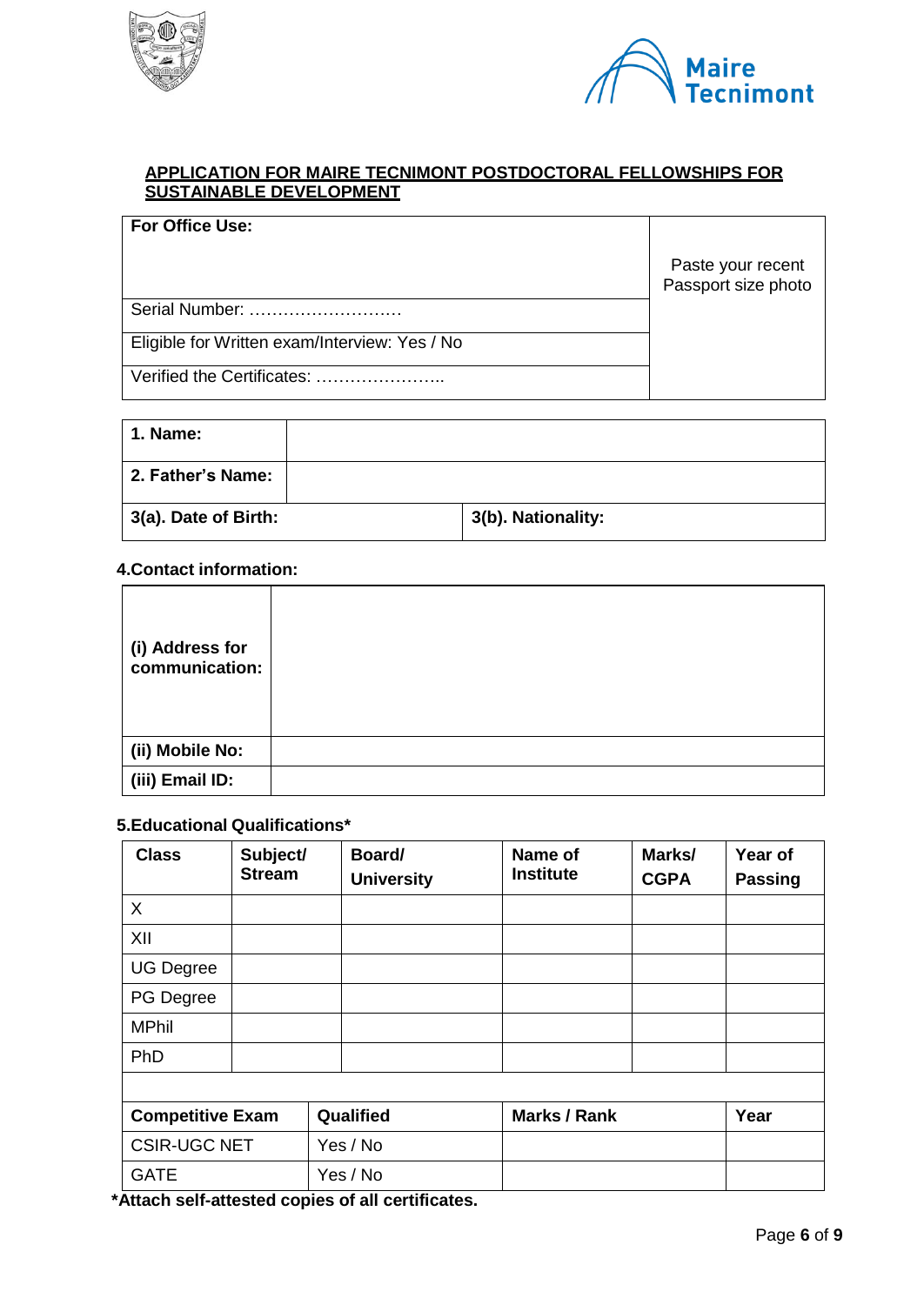



### **6. Work Experience, if any (in years)** …………………………

| Organization | <b>Responsibilities</b><br><b>Designation</b><br><b>Duration</b> |  |  |
|--------------|------------------------------------------------------------------|--|--|
|              |                                                                  |  |  |
|              |                                                                  |  |  |
|              |                                                                  |  |  |

#### **7.Number of Publications: (Attach a separate list of publications with full details)**

| <b>National</b> | <b>International</b> |  |
|-----------------|----------------------|--|
|                 |                      |  |

#### **8. Workshop/Training programs attended\*:**

| <b>Details</b> |
|----------------|
|                |
|                |
|                |
|                |

### **\*Attach separate sheet (if required)**

### **9. Technical Skills**

| S. No. | <b>Details</b> |
|--------|----------------|
|        |                |
|        |                |
|        |                |

### **10. Other Achievements\*:**

| $\overline{\phantom{a}}$ S. No. | <b>Details</b> |
|---------------------------------|----------------|
|                                 |                |
|                                 |                |
|                                 |                |

#### **\*Attach separate sheet (if required)**

**11. Declaration**: All the above information provided by me is accurate to the best of my knowledgeand I understand that, if found incorrect, I may be disallowed to appear in the interview/test or terminated at any stage.

**Date: Place:**

## **Signature of the Candidate**

**Note:** Attach the list of enclosures along with the application.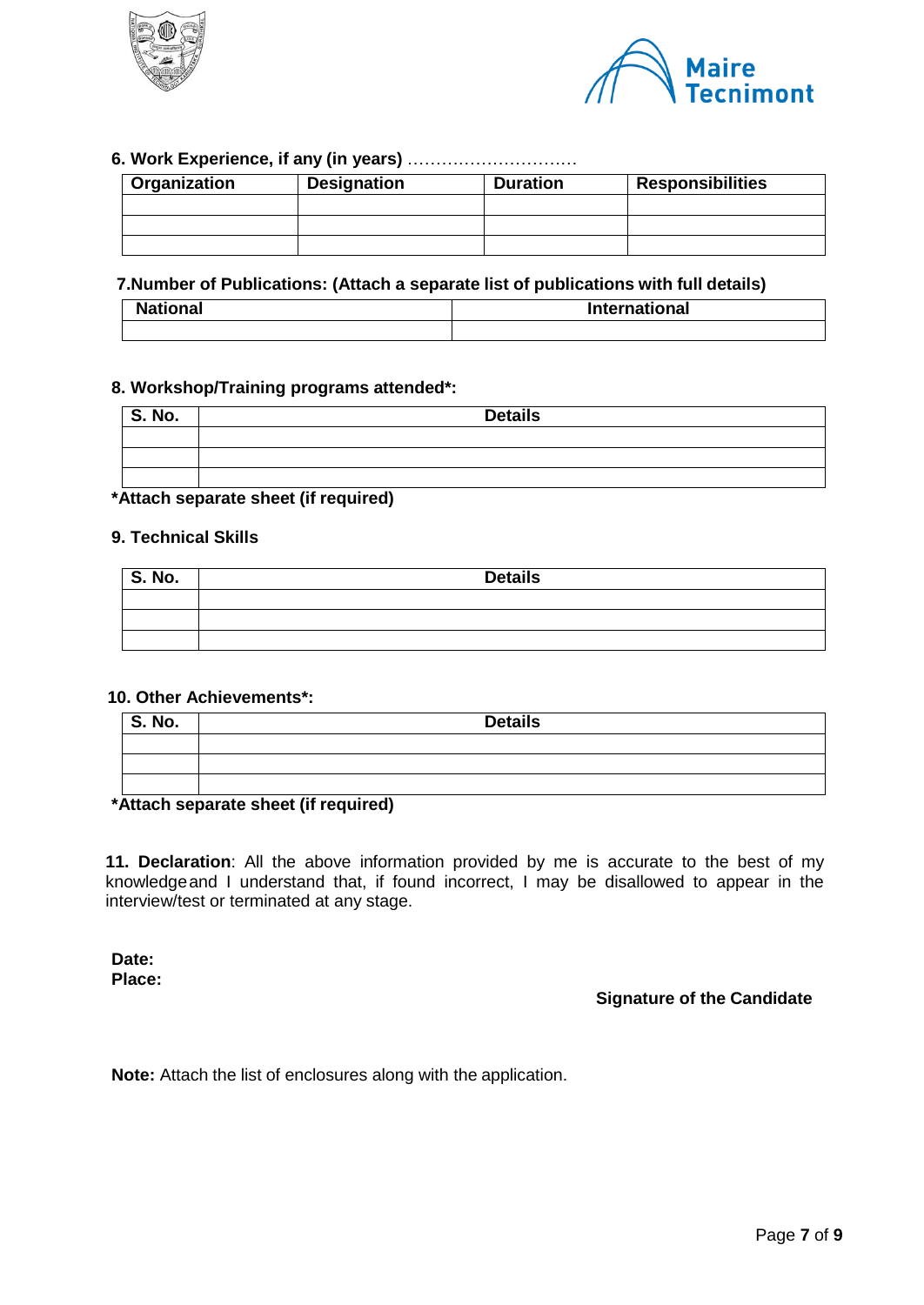



# Undertaking by the Fellow

I, ----------------------------------, Son/Daughter/Wife of Shri. -----------------------------------, resident of

-- -------------------------------------------------agree to undertake the following, If I am offered the MTE-

## PDF

1. I shall abide by the rules and regulations of NITK during the entire tenure of the fellowship.

2. I shall also abide by the rules, discipline of the institution

3. I shall devote full time to research work during the tenure of the fellowship

4. I shall prepare the progress report on the  $25<sup>th</sup>$  day of every month and communicate the same to Maire Tecnimont through the mentor and Project Coordinators

5. I shall send two copies of the consolidated progress report at the end of the fellowship period.

6. I further state that I shall have no claim whatsoever for regular/permanent absorption on the expiry of the fellowship.

Date: Signature